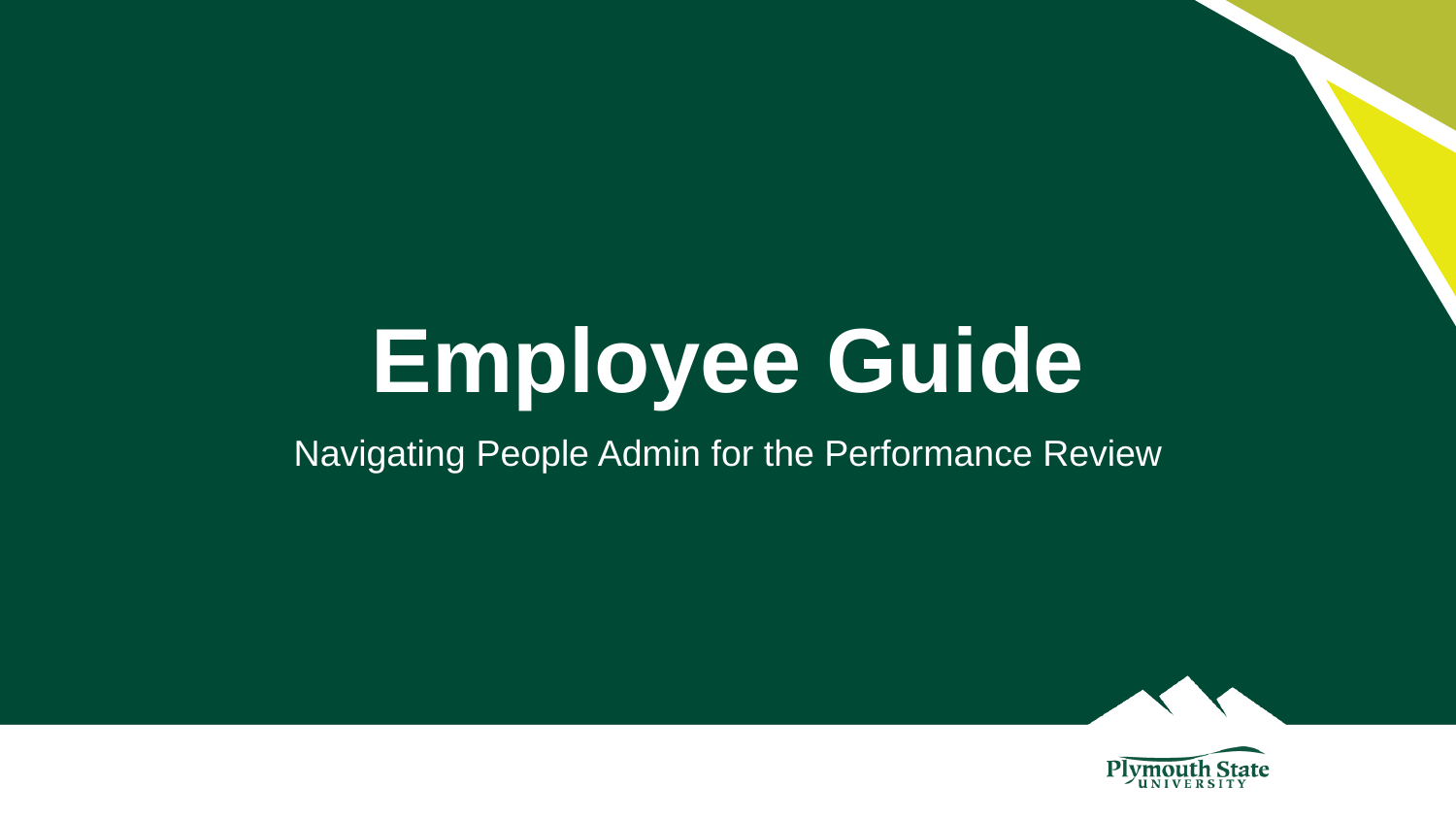# **<https://jobs.usnh.edu/hr>**



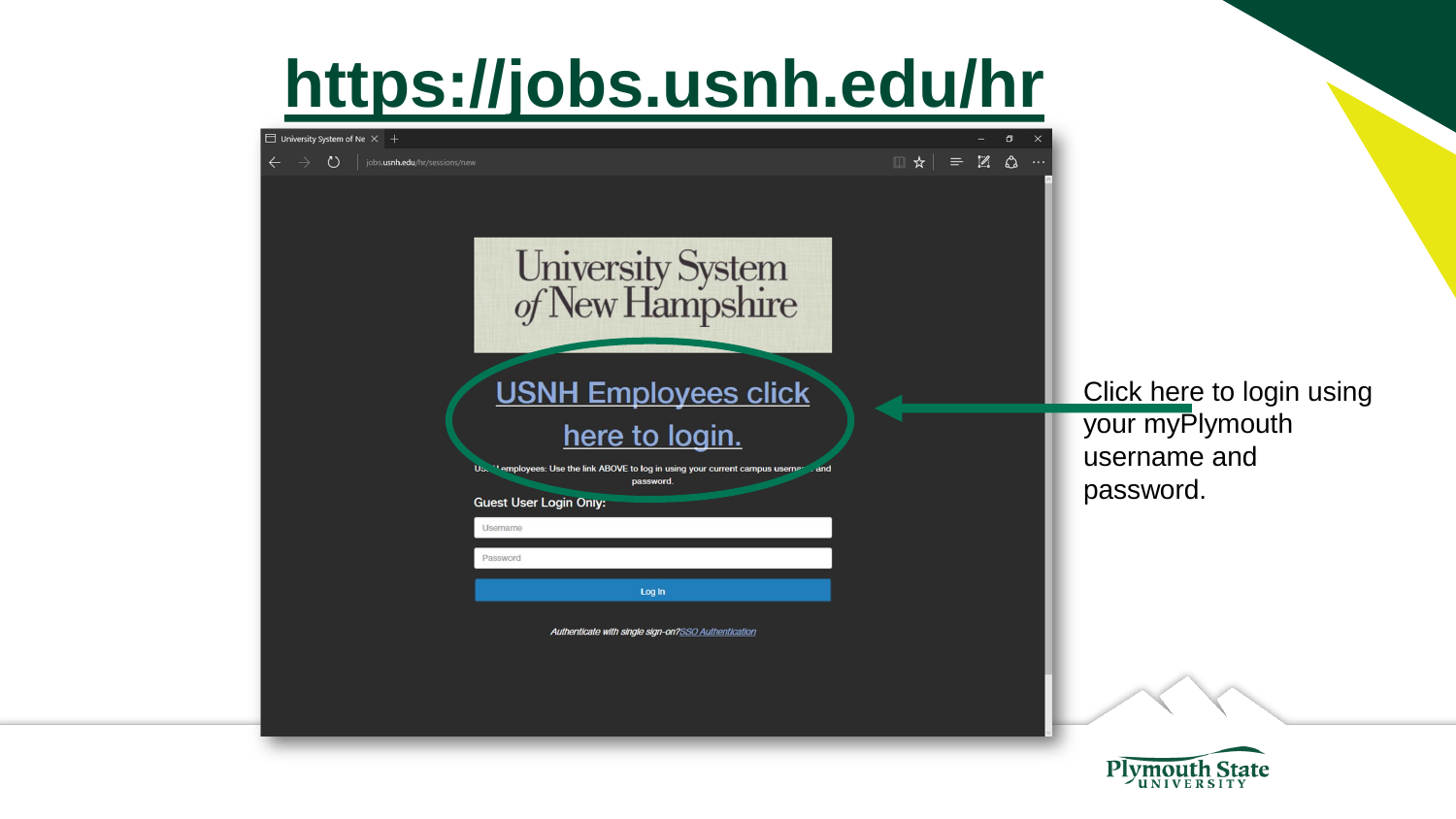#### **Under the three blue dots, click on Performance Management NOTE: Be certain your user group is assigned to Employee**

| *** Hire<br>$\bigodot$ Hire<br><b><i>O</i></b> Positions |                                                                              | Welcome, Christin vander My Profile Help logout<br>User Group:<br>Employee                 |
|----------------------------------------------------------|------------------------------------------------------------------------------|--------------------------------------------------------------------------------------------|
| OTHER TOOLS<br>Performance Management                    | Postings Users 180 Hiring Proposals Position Requests Special Handling Lists | Shortcuts <sup>*</sup><br><b>My Filled Postings</b><br>My Open<br>Last 30 days<br>Postings |
|                                                          | Filters<br>$\bullet$ Rectangular Snip                                        | פ                                                                                          |
| pe displayed.                                            | Postings Hiring Proposals Position Requests                                  | Average days your<br>inbox tasks wait                                                      |
|                                                          | <b>Unwatch Postings</b>                                                      |                                                                                            |
| e displayed.                                             |                                                                              | <b>User</b><br>My Links<br>Useful Links<br>· Applicant Portal                              |



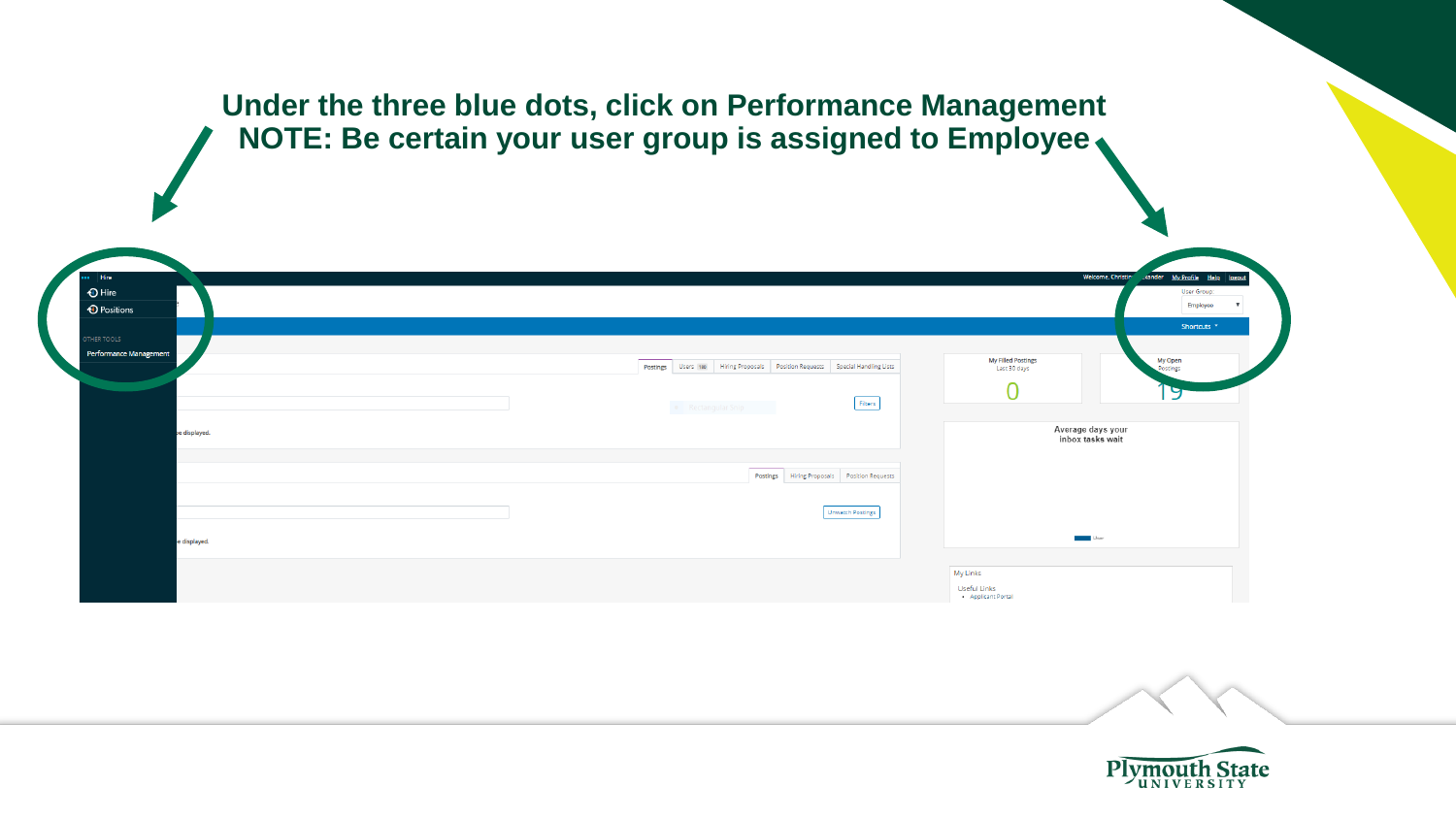



**Hello**. Christine

Log (

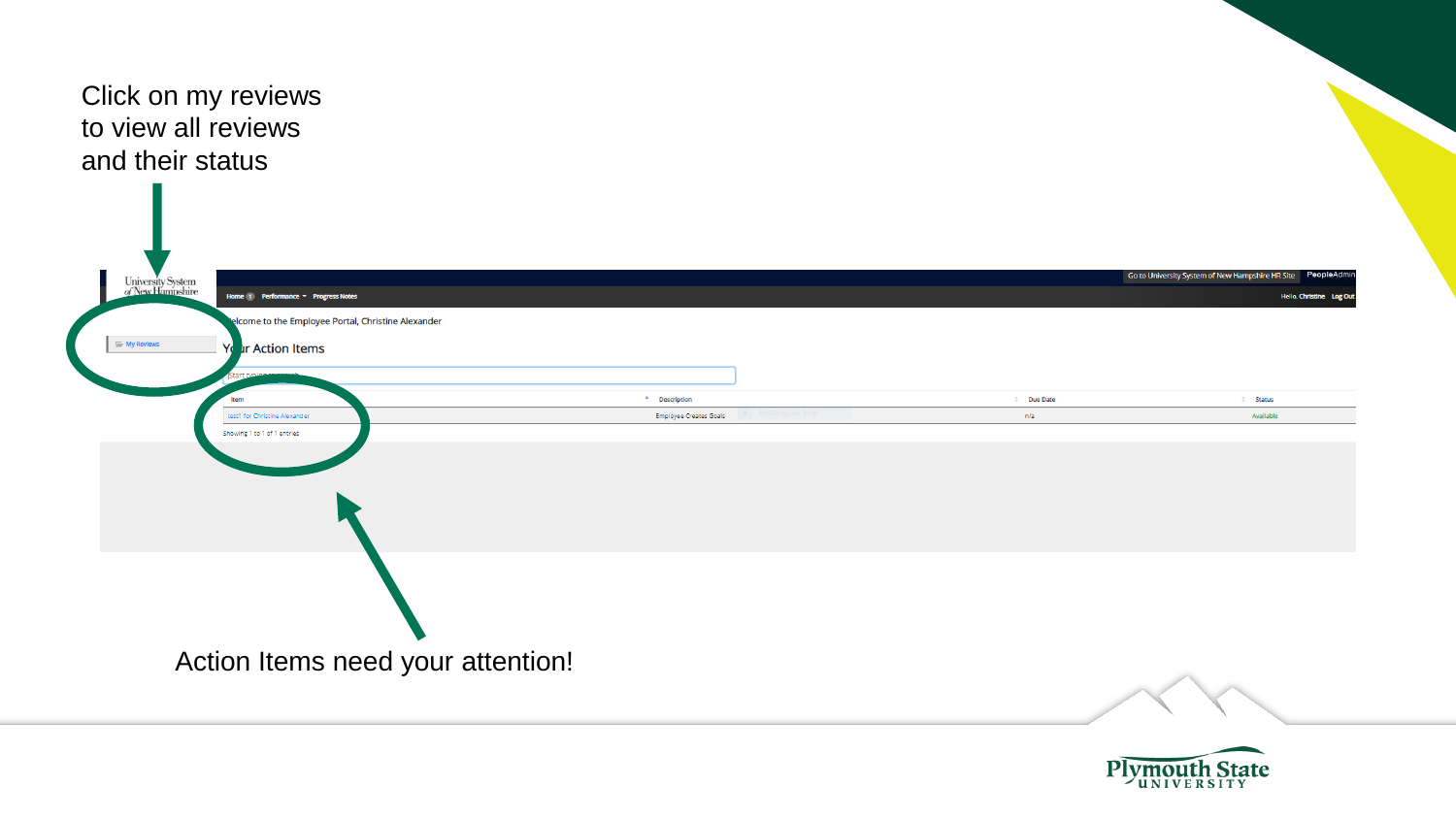## **Please complete the following with examples since the last evaluation cycle. Attachments accepted!**

|                                                      |                                                                                                                                                                                                                                                                                                                        |            | test1         |  |
|------------------------------------------------------|------------------------------------------------------------------------------------------------------------------------------------------------------------------------------------------------------------------------------------------------------------------------------------------------------------------------|------------|---------------|--|
|                                                      | Christine Alexander Self Review for Christine Alexander<br>ctions -                                                                                                                                                                                                                                                    | Actions *  |               |  |
| Supervisor: Caryn Ines                               | Required fields are indicated with an asterisk (*).                                                                                                                                                                                                                                                                    |            | <b>Doview</b> |  |
| Position Description: Associate                      | <b>Past Year Accomplishments</b>                                                                                                                                                                                                                                                                                       |            |               |  |
| Director of Human Resources<br>Department: PSU Human | Please List and Describe 2 accomplishments since last evaluation cycle.                                                                                                                                                                                                                                                | Print      |               |  |
| Resources                                            |                                                                                                                                                                                                                                                                                                                        |            | ≳w            |  |
| Overview                                             | * Accomplishment 1                                                                                                                                                                                                                                                                                                     | Save Draft |               |  |
| Supervisor Review                                    | accomplishment one                                                                                                                                                                                                                                                                                                     |            | rar           |  |
| Self Review                                          |                                                                                                                                                                                                                                                                                                                        |            |               |  |
|                                                      | * Accomplishment 2                                                                                                                                                                                                                                                                                                     | Complete   | Up            |  |
| History                                              | accomplishment two                                                                                                                                                                                                                                                                                                     |            |               |  |
| - My Reviews                                         |                                                                                                                                                                                                                                                                                                                        |            |               |  |
| <sup>2</sup> My Employees' Reviews                   | Past Year Opportunities for Improvement                                                                                                                                                                                                                                                                                |            |               |  |
|                                                      | Please List and Describe 2 challenges from the past year. Please be specific, include detail and elaborate as to why these challenges are significant to you.                                                                                                                                                          |            |               |  |
|                                                      |                                                                                                                                                                                                                                                                                                                        |            |               |  |
|                                                      | * Opportunity 1                                                                                                                                                                                                                                                                                                        |            |               |  |
|                                                      | opportunity one                                                                                                                                                                                                                                                                                                        |            |               |  |
|                                                      | * Opportunity 2                                                                                                                                                                                                                                                                                                        |            |               |  |
|                                                      | opportunity 2                                                                                                                                                                                                                                                                                                          |            |               |  |
|                                                      | Remove Entry?                                                                                                                                                                                                                                                                                                          |            |               |  |
|                                                      |                                                                                                                                                                                                                                                                                                                        |            |               |  |
|                                                      | Add Entry                                                                                                                                                                                                                                                                                                              |            |               |  |
|                                                      | <b>Coming Year Goals</b>                                                                                                                                                                                                                                                                                               |            |               |  |
|                                                      | Create your goals for the upcoming year with a focus on collaboration within the institution, recruitment and enrolment, retention and persistence, and/or equipping students to enter the marketplace. Provide at least 2 goa<br>Please take some time to think about your goals and do not leave this section blank. |            |               |  |
|                                                      | Specific: What, why, and how?                                                                                                                                                                                                                                                                                          |            |               |  |
|                                                      | Measurable: How will you measure?<br>Attainable: is it possible in your current circumstances?                                                                                                                                                                                                                         |            |               |  |
|                                                      | Relevant: is this appropriate to move the university forward?<br>Time-bound: Schedule and/or deadline?                                                                                                                                                                                                                 |            |               |  |
|                                                      | Think about the future direction of your career including future skill attainment. Career aspirations might include taking on a new role within the department or elsewhere; increased responsibilities; enrolling in classes;<br>supervisor so they will be aware and have the opportunity to support you.            |            |               |  |
|                                                      | Cick Add Entry below to add additional goals.                                                                                                                                                                                                                                                                          |            |               |  |
|                                                      | * Goals                                                                                                                                                                                                                                                                                                                |            |               |  |
|                                                      |                                                                                                                                                                                                                                                                                                                        |            |               |  |
|                                                      |                                                                                                                                                                                                                                                                                                                        |            |               |  |
|                                                      |                                                                                                                                                                                                                                                                                                                        |            |               |  |
|                                                      |                                                                                                                                                                                                                                                                                                                        |            |               |  |
|                                                      |                                                                                                                                                                                                                                                                                                                        |            |               |  |
|                                                      |                                                                                                                                                                                                                                                                                                                        |            |               |  |
|                                                      | ■ Save Draft → Complete                                                                                                                                                                                                                                                                                                |            |               |  |
|                                                      |                                                                                                                                                                                                                                                                                                                        |            |               |  |
|                                                      |                                                                                                                                                                                                                                                                                                                        |            |               |  |
|                                                      |                                                                                                                                                                                                                                                                                                                        |            |               |  |
|                                                      |                                                                                                                                                                                                                                                                                                                        |            |               |  |
|                                                      |                                                                                                                                                                                                                                                                                                                        |            |               |  |
|                                                      |                                                                                                                                                                                                                                                                                                                        |            |               |  |
|                                                      |                                                                                                                                                                                                                                                                                                                        |            |               |  |
|                                                      |                                                                                                                                                                                                                                                                                                                        |            |               |  |

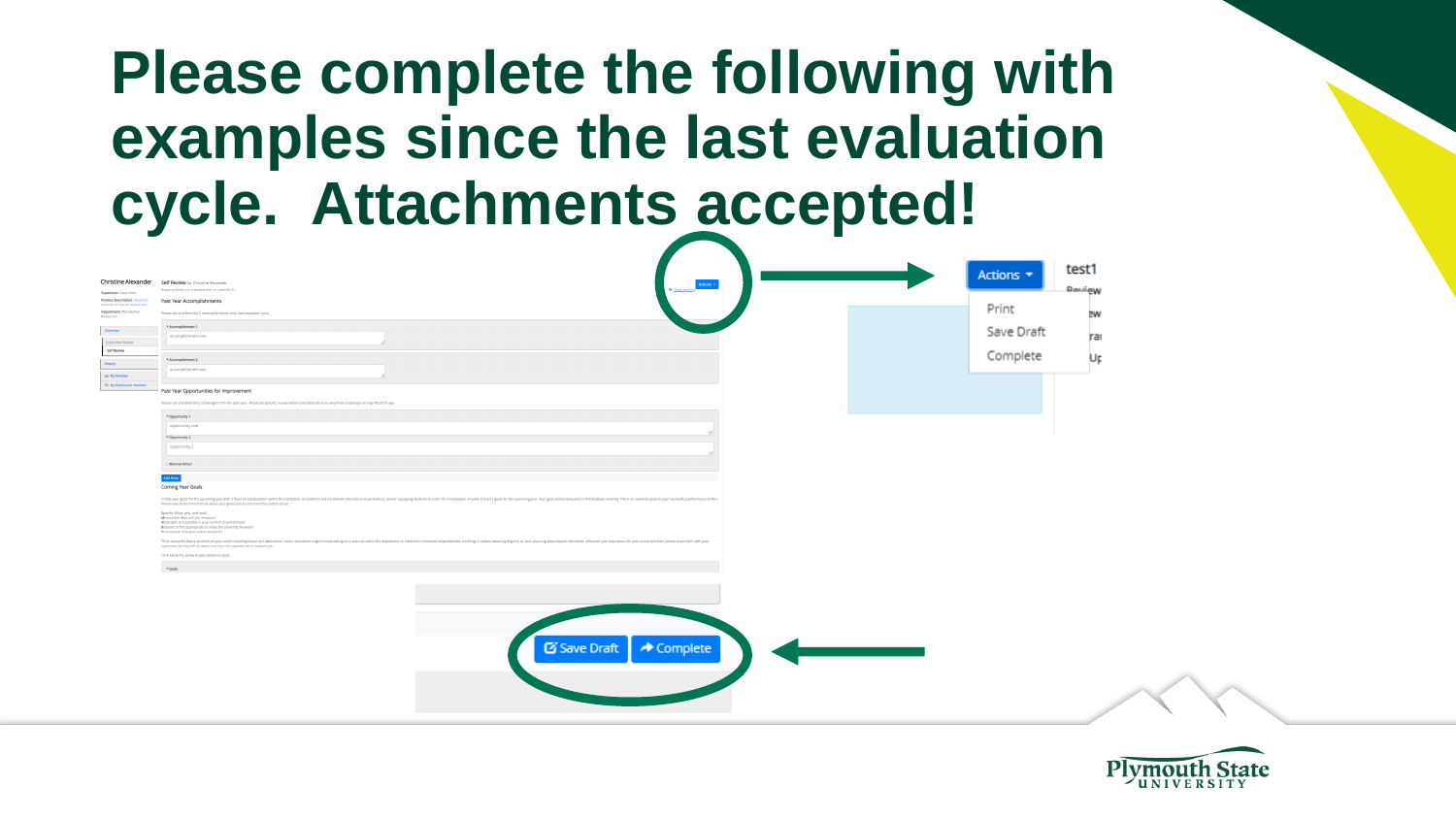# **Save, Save, Save!**



Save frequently! Once finished with the self review please use the complete button to send the evaluation to your direct supervisor. NOTE: once you hit complete no further edits can be made unless your supervisor returns the review to you. You can see what you have submitted.

Once you have clicked complete your supervisor will receive notification and have an action item of their own to complete.

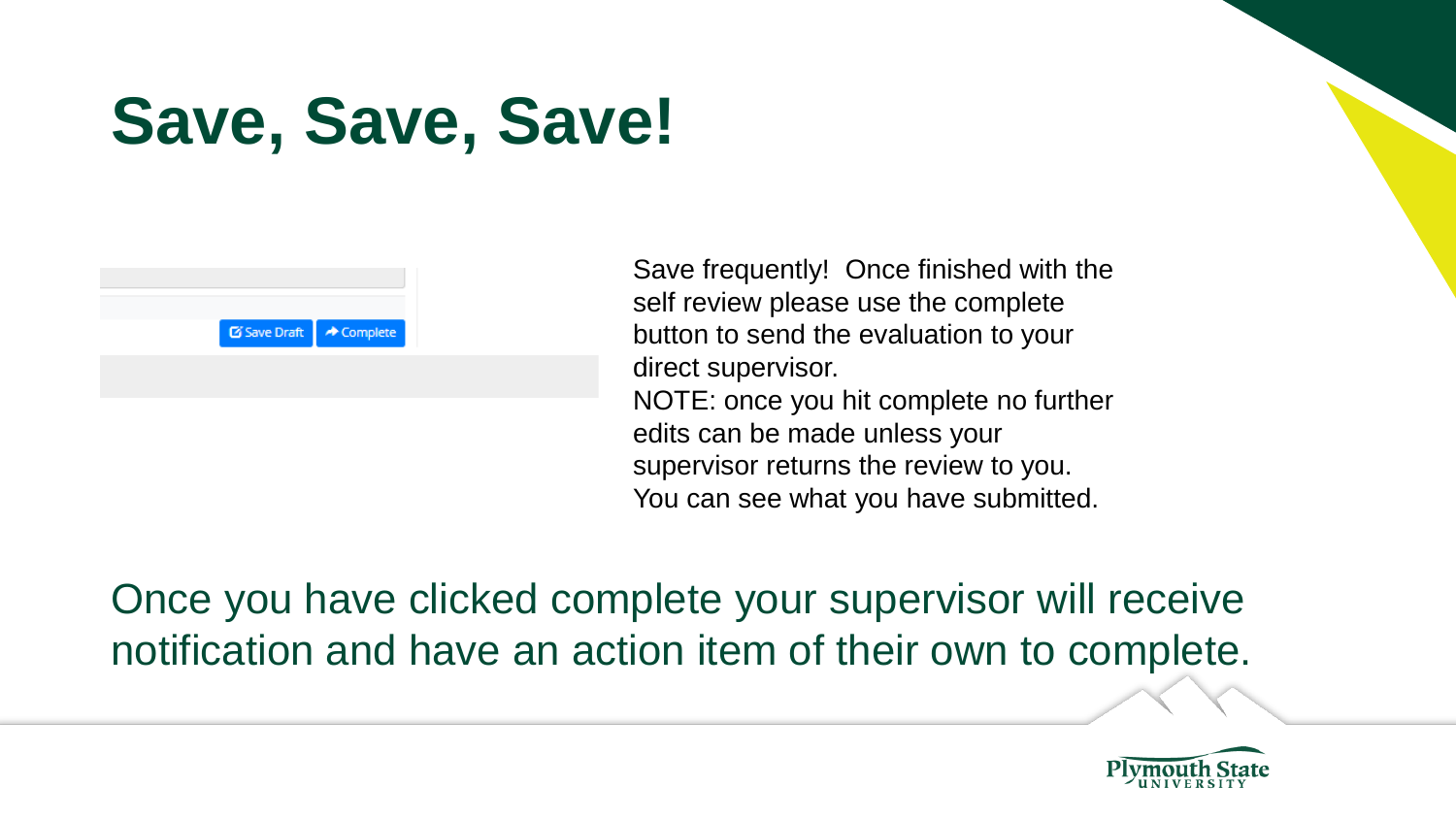# **Supervisor Action Items**

- Review employee self evaluation
- Complete supervisor evaluation
- Schedule a face-to-face to discuss the evaluation with employee



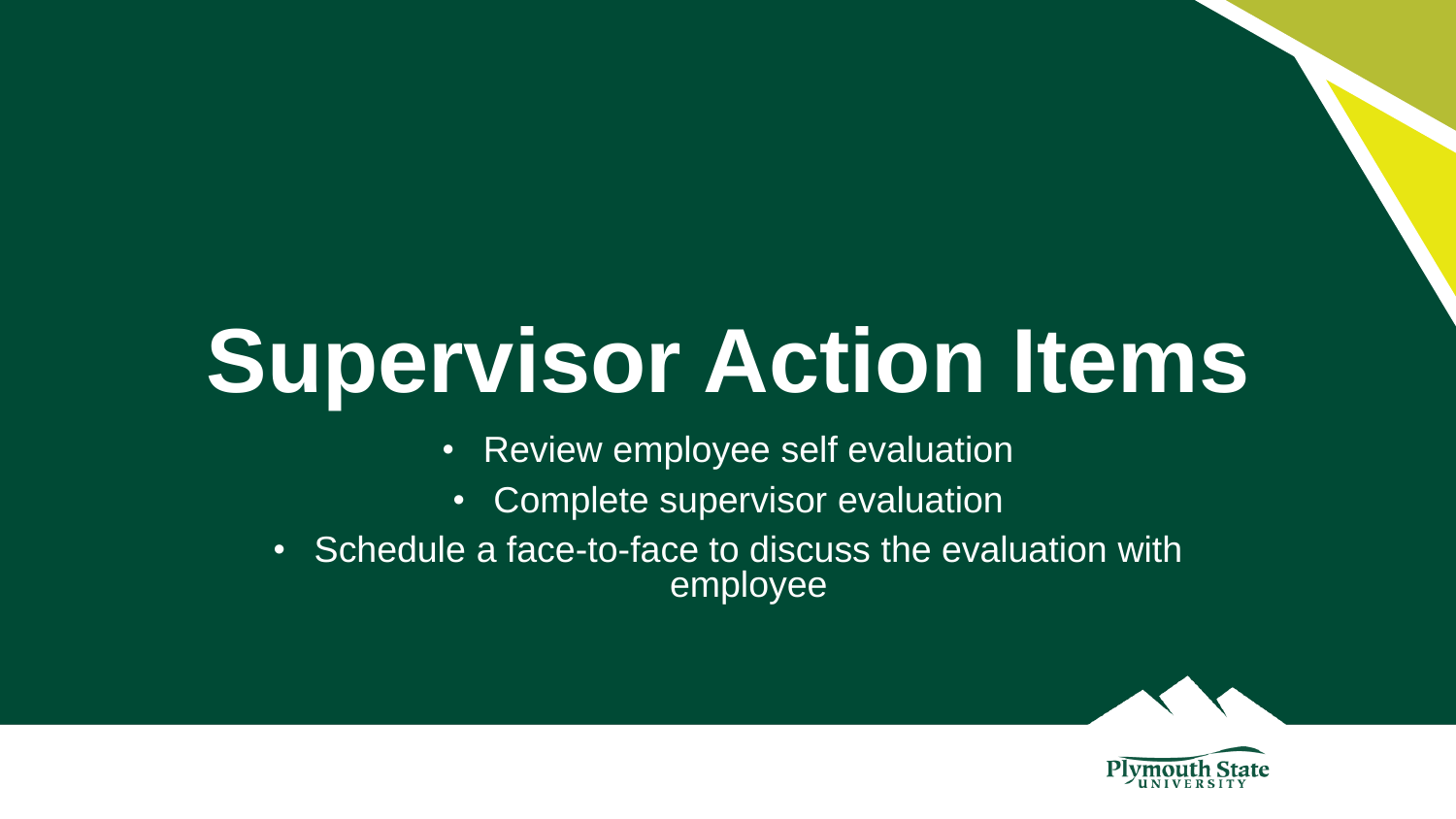### **Want to see your review and its progress? Click on reviews! This is where you see your supervisor's review as well.**

| upervisor: Caryn Ines                                                       |                                | Task                                                                                | <b>Task Owner</b>                                    | Date Opened        | Date Completed | Due Date |
|-----------------------------------------------------------------------------|--------------------------------|-------------------------------------------------------------------------------------|------------------------------------------------------|--------------------|----------------|----------|
| 'osition Description:<br><b>Jepartment: PSU Human</b><br>lesources [PFHR0X] | $\vert 1 \vert$<br>$\boxed{2}$ | <b>Employee Completes Self-Evaluation</b><br><b>Supervisor Completes Evaluation</b> | <b>Christine Alexander</b><br>Caryn Ines             |                    | 2019-04-12     |          |
| Overview                                                                    | $\vert$ 3                      | <b>Evaluation Review Meeting</b>                                                    | Supervisor<br>Caryn Ines<br>Supervisor               | · Rectangular Snip |                |          |
| <b>PPErvisor Review</b><br><b>Self Review</b>                               |                                | <b>Employee Acknowledges Evaluation</b>                                             | <b>Christine Alexander</b>                           |                    |                |          |
| <b>Progress Notes</b><br>$\equiv$ My Reviews                                | $\sqrt{2}$                     | Second Level Supervisor Approves Evaluation                                         | <b>Donald Birx</b><br><b>Reviewing Officer</b>       |                    |                |          |
|                                                                             |                                | <b>HR Review</b>                                                                    | <b>Nicole Connolly</b><br><b>Christine Alexander</b> |                    |                |          |
|                                                                             |                                |                                                                                     |                                                      |                    |                |          |
|                                                                             |                                |                                                                                     |                                                      |                    |                |          |
|                                                                             |                                |                                                                                     |                                                      |                    |                |          |
|                                                                             |                                |                                                                                     |                                                      |                    |                |          |
|                                                                             |                                |                                                                                     |                                                      |                    |                |          |
|                                                                             |                                |                                                                                     |                                                      |                    |                |          |

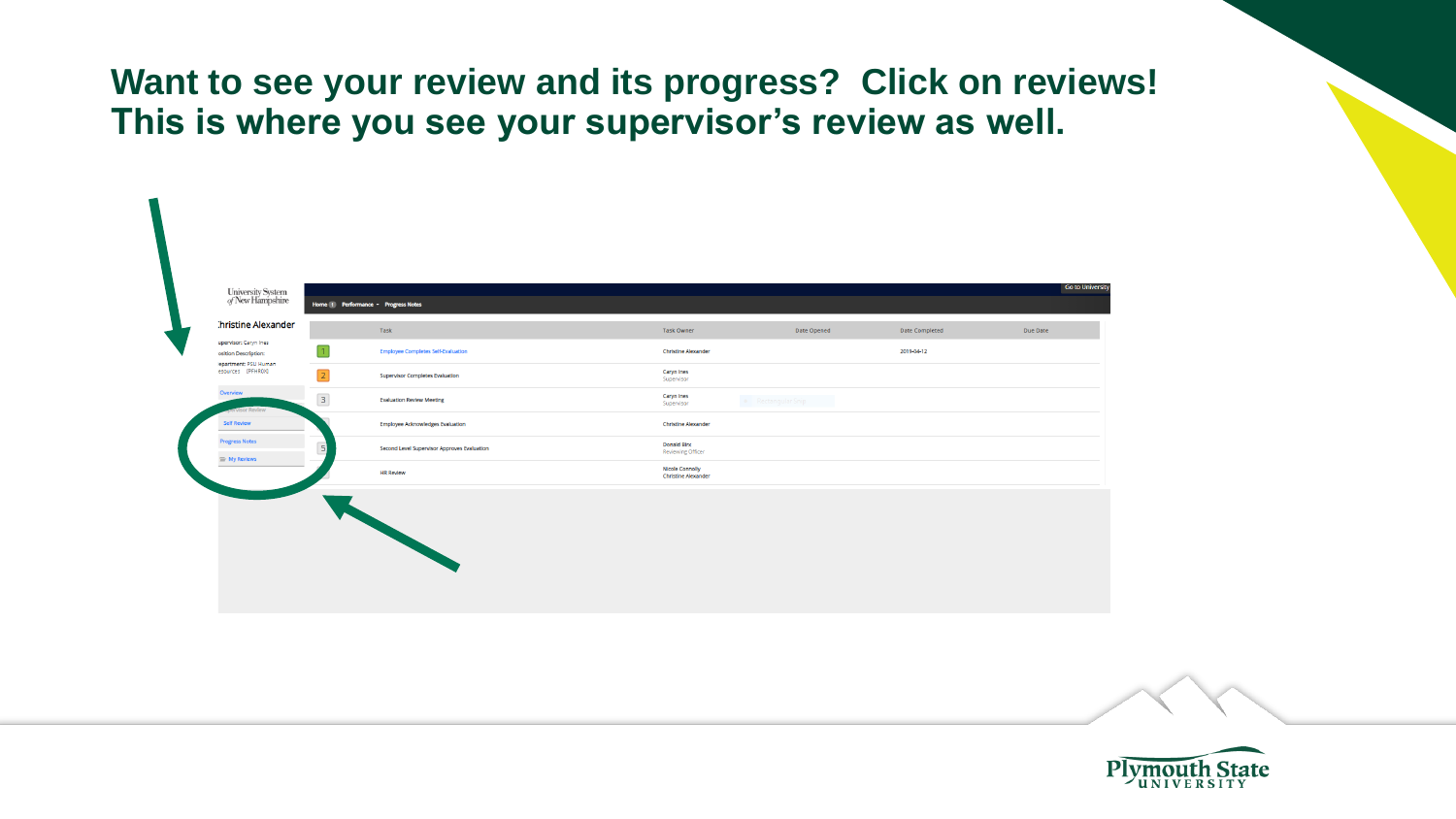# After face-to-face with supervisor

- Log in to People Admin
- Go to Performance Management
- Click on your reviews
- Add comments if you choose
- "Acknowledge" the review.

### You have completed your portion of the evaluations!